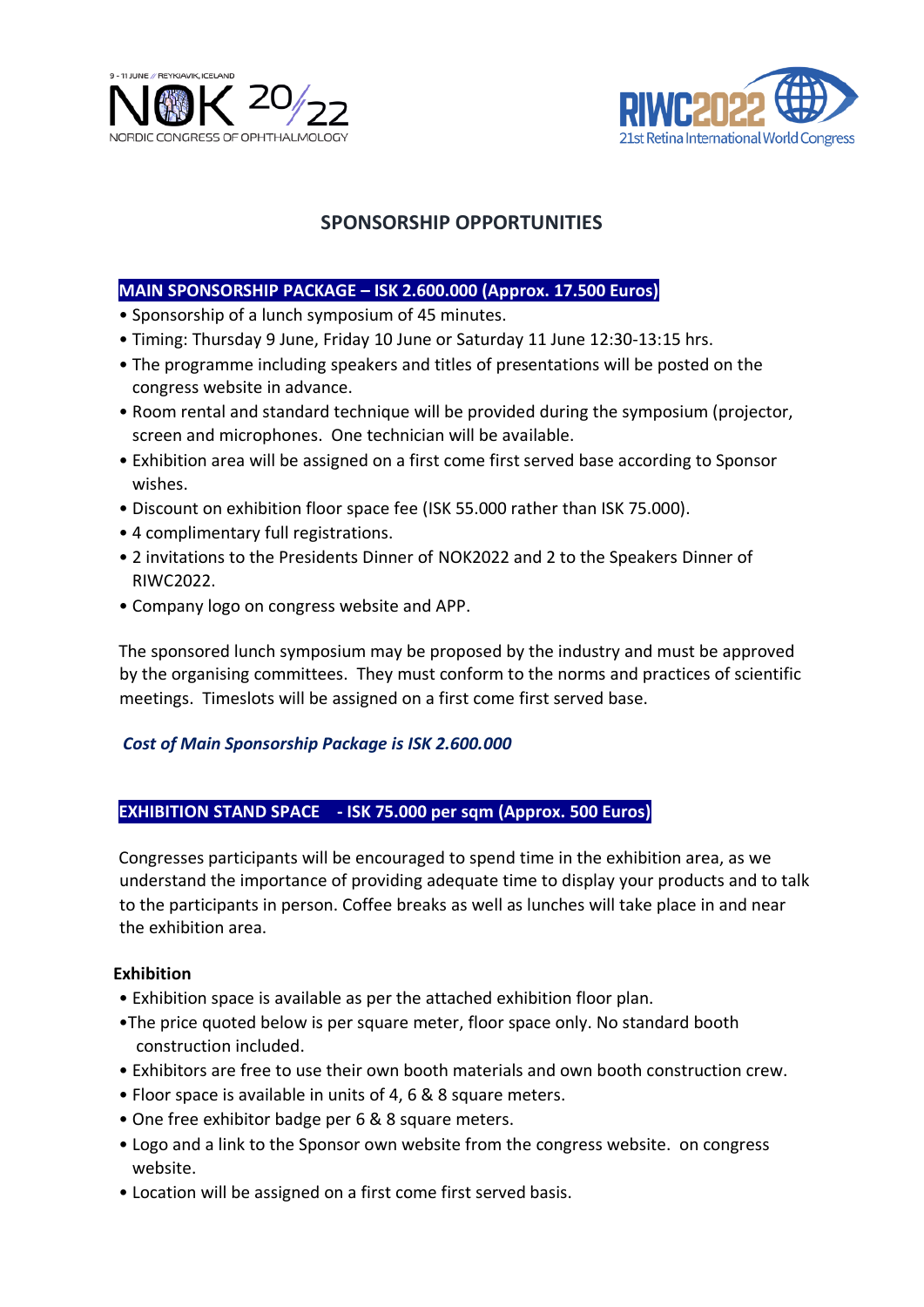



#### **Exhibition floor space:** *ISK 75.000 per sqm*

**Exhibitor fee:** Approx. *ISK 68.000 (Approx. 450 Euros) for extra stand personnel then included in exhibitor/sponsors stand space Additional services to be ordered:* 

• Shell scheme, walls, furniture, electric power etc. An order form and price list will be sent to you along with general exhibition conditions later.

## **OTHER SPONSORSHIP OPPORTUNITIES / Additional items**

Several other items are also available for sponsorship as addition to the main sponsor package. The following sponsorship items are available on a first come first served basis.

#### *• Congress bags (sole sponsor item): ISK 500.000 (Approx. 3.500 Euros) + production cost*

The congress will not have congress bags for participants except if there is a Sponsor interested in sponsoring the bags. The Sponsor can either provide them or they can be produced by the congress. If the Sponsor prefers to provide them, the design and material must be approved by the organising committee.

#### *• Coffee breaks (per day: ISK 530.000 (Approx. 3.500 Euros)*

Tea, coffee and pastries will be served in the catering/ exhibition area. Sponsorship includes sponsor acknowledgement at all coffee bars on the day of sponsorship and a logo on the website.

## *• Pocket programme (sole sponsor item): ISK 500.000 (Approx. 3.500 Euros)*

We are moving towards being paperless and delegates will no longer receive the printed final programme but instead a small pocket programme, which will be handed out to all participants upon arrival to the congress.

## *• Speakers' preview room (sole sponsor item): ISK 400.000 (Approx. 2.700 Euros)*

Sponsorship includes: Signage within the preview room, logo on preview room computer desktops - Company name on the entrance to the room and link on congress website and App.

## *• Lanyards (sole sponsor item): ISK 320.000 (Approx. 2.100 Euros) + production cost*

Every registered participant will be provided with a lanyard printed with the sponsor (company) or product logo. Participants must wear their name badge and lanyards throughout the congress.

Sponsorship includes sponsor's logo on the lanyard. Lanyards will be supplied by the congress. Badges will be supplied by the congress and will be recycled.